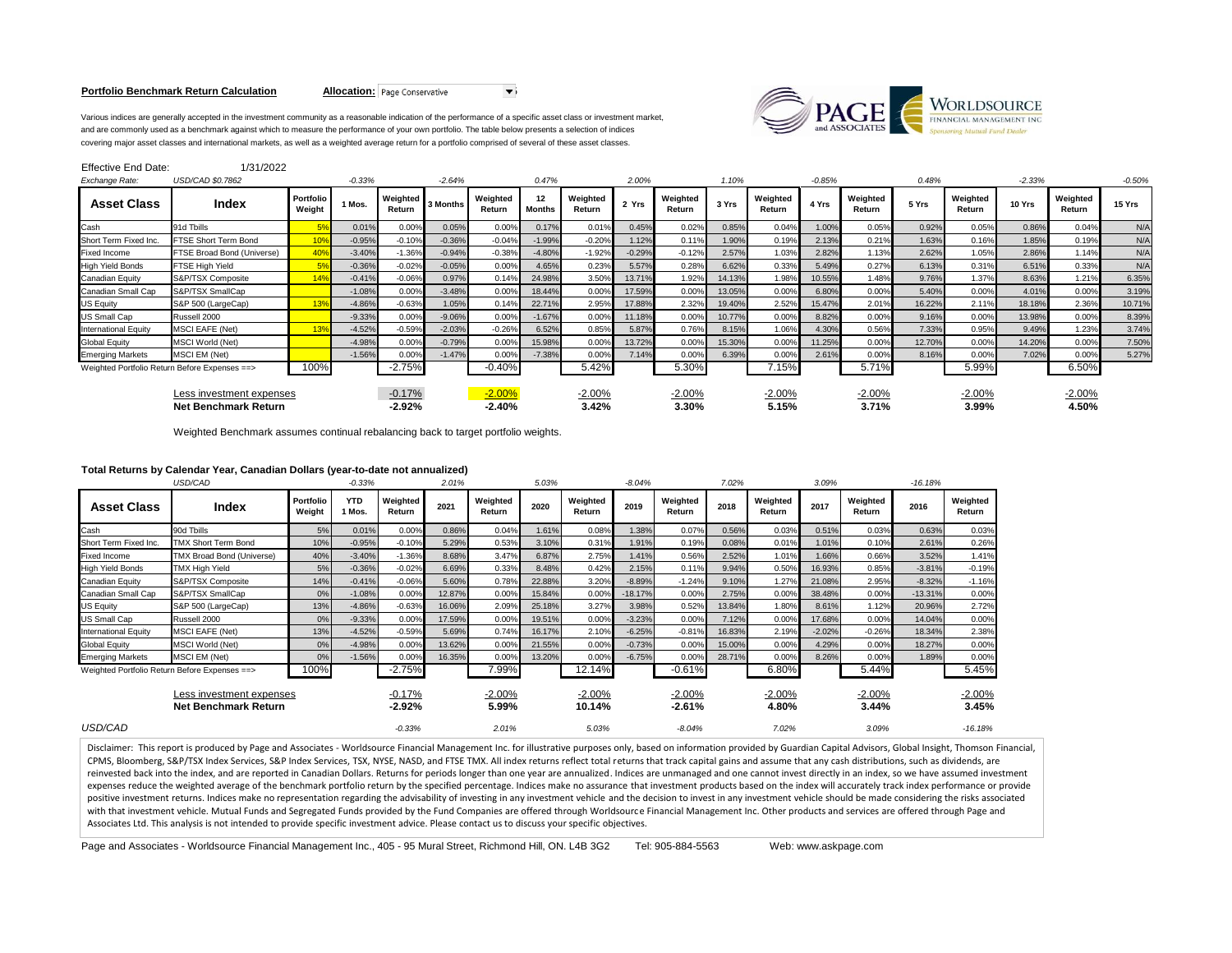# **Portfolio Benchmark Return Calculation <b>Allocation:** Page Balanced



Various indices are generally accepted in the investment community as a reasonable indication of the performance of a specific asset class or investment market, and are commonly used as a benchmark against which to measure the performance of your own portfolio. The table below presents a selection of indices covering major asset classes and international markets, as well as a weighted average return for a portfolio comprised of several of these asset classes.

| Effective End Date:                                     | 1/31/2022                  |                     |          |                      |          |                      |                     |                    |          |                    |        |                    |          |                    |        |                    |          |                    |          |
|---------------------------------------------------------|----------------------------|---------------------|----------|----------------------|----------|----------------------|---------------------|--------------------|----------|--------------------|--------|--------------------|----------|--------------------|--------|--------------------|----------|--------------------|----------|
| Exchange Rate:                                          | USD/CAD \$0.7862           |                     | $-0.33%$ |                      | $-2.64%$ |                      | 0.47%               |                    | 2.00%    |                    | 1.10%  |                    | $-0.85%$ |                    | 0.48%  |                    | $-2.33%$ |                    | $-0.50%$ |
| <b>Asset Class</b>                                      | Index                      | Portfolio<br>Weight | 1 Mos.   | Weighted<br>Return   | 3 Months | Weighted<br>Return   | 12<br><b>Months</b> | Weighted<br>Return | 2 Yrs    | Weighted<br>Return | 3 Yrs  | Weighted<br>Return | 4 Yrs    | Weighted<br>Return | 5 Yrs  | Weighted<br>Return | 10 Yrs   | Weighted<br>Return | 15 Yrs   |
| Cash                                                    | 91d Tbills                 |                     | 0.01%    | 0.00%                | 0.05%    | 0.00%                | 0.17%               | 0.01%              | 0.45%    | 0.01%              | 0.85%  | 0.03%              | 1.00%    | 0.03%              | 0.92%  | 0.03%              | 0.86%    | 0.03%              | N/A      |
| Short Term Fixed Inc.                                   | FTSE Short Term Bond       |                     | $-0.95%$ | 0.00%                | $-0.36%$ | 0.00%                | $-1.99%$            | 0.00%              | 1.12%    | 0.00%              | 1.90%  | 0.00%              | 2.13%    | 0.00%              | 1.63%  | 0.00%              | 1.85%    | 0.00%              | N/A      |
| <b>Fixed Income</b>                                     | FTSE Broad Bond (Universe) | 27 <sup>°</sup>     | $-3.40%$ | $-0.92%$             | $-0.94%$ | $-0.25%$             | $-4.80%$            | $-1.30%$           | $-0.29%$ | $-0.08%$           | 2.57%  | 0.69%              | 2.82%    | 0.76%              | 2.62%  | 0.71%              | 2.86%    | 0.77%              | N/A      |
| <b>High Yield Bonds</b>                                 | <b>FTSE High Yield</b>     |                     | $-0.36%$ | $-0.04%$             | $-0.05%$ | $-0.019$             | 4.65%               | 0.47%              | 5.57%    | 0.56%              | 6.62%  | 0.66%              | 5.49%    | 0.55%              | 6.13%  | 0.61%              | 6.51%    | 0.65%              | N/A      |
| Canadian Equity                                         | S&P/TSX Composite          |                     | $-0.41%$ | $-0.07%$             | 0.97%    | 0.16%                | 24.98%              | 4.00%              | 13.71%   | 2.19%              | 14.13% | 2.26%              | 10.55%   | 1.69%              | 9.76%  | 1.56%              | 8.63%    | 1.38%              | 6.35%    |
| Canadian Small Cap                                      | S&P/TSX SmallCap           |                     | $-1.08%$ | $-0.04%$             | $-3.48%$ | $-0.14%$             | 18.44%              | 0.74%              | 17.59%   | 0.70%              | 13.05% | 0.52%              | 6.80%    | 0.27%              | 5.40%  | 0.22%              | 4.01%    | 0.16%              | 3.19%    |
| <b>US Equity</b>                                        | S&P 500 (LargeCap)         |                     | $-4.86%$ | $-0.78%$             | 1.05%    | 0.17%                | 22.71%              | 3.63%              | 17.88%   | 2.86%              | 19.40% | 3.10%              | 15.47%   | 2.48%              | 16.22% | 2.60%              | 18.18%   | 2.91%              | 10.71%   |
| <b>US Small Cap</b>                                     | Russell 2000               |                     | $-9.33%$ | $-0.37%$             | $-9.06%$ | $-0.36%$             | $-1.67%$            | $-0.07%$           | 11.18%   | 0.45%              | 10.77% | 0.43%              | 8.82%    | 0.35%              | 9.16%  | 0.37%              | 13.98%   | 0.56%              | 8.39%    |
| <b>International Equity</b>                             | <b>MSCI EAFE (Net)</b>     |                     | $-4.52%$ | $-0.72%$             | $-2.03%$ | $-0.32%$             | 6.52%               | 1.04%              | 5.87%    | 0.94%              | 8.15%  | 1.30%              | 4.30%    | 0.69%              | 7.33%  | 1.17%              | 9.49%    | 1.52%              | 3.74%    |
| <b>Global Equity</b>                                    | <b>MSCI World (Net)</b>    |                     | $-4.98%$ | 0.00%                | $-0.79%$ | 0.00%                | 15.98%              | 0.00%              | 13.72%   | 0.00%              | 15.30% | 0.00%              | 1.25%    | 0.00%              | 12.70% | 0.00%              | 14.20%   | 0.00%              | 7.50%    |
| <b>Emerging Markets</b>                                 | MSCI EM (Net)              |                     | $-1.56%$ | $-0.06%$             | $-1.47%$ | $-0.06%$             | $-7.38%$            | $-0.30%$           | 7.14%    | 0.29%              | 6.39%  | 0.26%              | 2.61%    | 0.10%              | 8.16%  | 0.33%              | 7.02%    | 0.28%              | 5.27%    |
| Weighted Portfolio Return Before Expenses ==>           |                            | 100%                |          | $-3.00\%$            |          | $-0.82%$             |                     | 8.22%              |          | 7.92%              |        | 9.26%              |          | 6.92%              |        | 7.59%              |          | 8.26%              |          |
| Less investment expenses<br><b>Net Benchmark Return</b> |                            |                     |          | $-0.17%$<br>$-3.17%$ |          | $-2.00%$<br>$-2.82%$ |                     | $-2.00%$<br>6.22%  |          | $-2.00%$<br>5.92%  |        | $-2.00%$<br>7.26%  |          | $-2.00%$<br>4.92%  |        | $-2.00%$<br>5.59%  |          | $-2.00%$<br>6.26%  |          |

Weighted Benchmark assumes continual rebalancing back to target portfolio weights.

# **Total Returns by Calendar Year, Canadian Dollars (year-to-date not annualized)**

|                                                         | USD/CAD                                       |                     | $-0.33%$             |                      | 2.01%  |                    | 5.03%  |                    | $-8.04%$  |                      | 7.02%  |                    | 3.09%    |                    | $-16.18%$ |                    |
|---------------------------------------------------------|-----------------------------------------------|---------------------|----------------------|----------------------|--------|--------------------|--------|--------------------|-----------|----------------------|--------|--------------------|----------|--------------------|-----------|--------------------|
| <b>Asset Class</b>                                      | Index                                         | Portfolio<br>Weight | <b>YTD</b><br>1 Mos. | Weighted<br>Return   | 2021   | Weighted<br>Return | 2020   | Weighted<br>Return | 2019      | Weighted<br>Return   | 2018   | Weighted<br>Return | 2017     | Weighted<br>Return | 2016      | Weighted<br>Return |
| Cash                                                    | 90d Tbills                                    | 3%                  | 0.01%                | 0.00%                | 0.86%  | 0.03%              | 1.61%  | 0.05%              | 1.38%     | 0.04%                | 0.56%  | 0.02%              | 0.51%    | 0.02%              | 0.63%     | 0.02%              |
| Short Term Fixed Inc.                                   | <b>TMX Short Term Bond</b>                    | 0%                  | $-0.95%$             | 0.00%                | 5.29%  | 0.00%              | 3.10%  | 0.00%              | 1.91%     | 0.00%                | 0.08%  | 0.00%              | 1.01%    | 0.00%              | 2.61%     | 0.00%              |
| <b>Fixed Income</b>                                     | TMX Broad Bond (Universe)                     | 27%                 | $-3.40%$             | $-0.92%$             | 8.68%  | 2.34%              | 6.87%  | 1.85%              | 1.41%     | 0.38%                | 2.52%  | 0.68%              | 1.66%    | 0.45%              | 3.52%     | 0.95%              |
| <b>High Yield Bonds</b>                                 | <b>TMX High Yield</b>                         | 10%                 | $-0.36%$             | $-0.04%$             | 6.69%  | 0.67%              | 8.48%  | 0.85%              | 2.15%     | 0.22%                | 9.94%  | 0.99%              | 16.93%   | 1.69%              | $-3.81%$  | $-0.38%$           |
| Canadian Equity                                         | S&P/TSX Composite                             | 16%                 | $-0.41%$             | $-0.07%$             | 5.60%  | 0.90%              | 22.88% | 3.66%              | $-8.89%$  | $-1.42%$             | 9.10%  | 1.46%              | 21.08%   | 3.37%              | $-8.32%$  | $-1.33%$           |
| Canadian Small Cap                                      | S&P/TSX SmallCap                              | 4%                  | $-1.08%$             | $-0.04%$             | 12.87% | 0.51%              | 15.84% | 0.63%              | $-18.17%$ | $-0.73%$             | 2.75%  | 0.11%              | 38.48%   | 1.54%              | $-13.31%$ | $-0.53%$           |
| <b>US Equity</b>                                        | S&P 500 (LargeCap)                            | 16%                 | $-4.86%$             | $-0.78%$             | 16.06% | 2.57%              | 25.18% | 4.03%              | 3.98%     | 0.64%                | 13.84% | 2.21%              | 8.61%    | 1.38%              | 20.96%    | 3.35%              |
| <b>US Small Cap</b>                                     | Russell 2000                                  | 4%                  | $-9.33%$             | $-0.37%$             | 17.59% | 0.70%              | 19.51% | 0.78%              | $-3.23%$  | $-0.13%$             | 7.12%  | 0.28%              | 17.68%   | 0.71%              | 14.04%    | 0.56%              |
| <b>International Equity</b>                             | <b>MSCI EAFE (Net)</b>                        | 16%                 | $-4.52%$             | $-0.72%$             | 5.69%  | 0.91%              | 16.17% | 2.59%              | $-6.25%$  | $-1.00%$             | 16.83% | 2.69%              | $-2.02%$ | $-0.32%$           | 18.34%    | 2.93%              |
| <b>Global Equity</b>                                    | MSCI World (Net)                              | 0%                  | $-4.98%$             | 0.00%                | 13.62% | 0.00%              | 21.55% | 0.00%              | $-0.73%$  | 0.00%                | 15.00% | 0.00%              | 4.29%    | 0.00%              | 18.27%    | 0.00%              |
| <b>Emerging Markets</b>                                 | MSCI EM (Net)                                 | 4%                  | $-1.56%$             | $-0.06%$             | 16.35% | 0.65%              | 13.20% | 0.53%              | $-6.75%$  | $-0.27%$             | 28.71% | 1.15%              | 8.26%    | 0.33%              | 1.89%     | 0.08%              |
|                                                         | Weighted Portfolio Return Before Expenses ==> | 100%                |                      | $-3.00%$             |        | 9.29%              |        | 14.97%             |           | $-2.27%$             |        | 9.60%              |          | 9.16%              |           | 5.65%              |
| Less investment expenses<br><b>Net Benchmark Return</b> |                                               |                     |                      | $-0.17%$<br>$-3.17%$ |        | $-2.00%$<br>7.29%  |        | $-2.00%$<br>12.97% |           | $-2.00%$<br>$-4.27%$ |        | $-2.00%$<br>7.60%  |          | $-2.00%$<br>7.16%  |           | $-2.00%$<br>3.65%  |
| USD/CAD                                                 |                                               |                     |                      | $-0.33%$             |        | 2.01%              |        | 5.03%              |           | $-8.04%$             |        | 7.02%              |          | 3.09%              |           | $-16.18%$          |

Disclaimer: This report is produced by Page and Associates - Worldsource Financial Management Inc. for illustrative purposes only, based on information provided by Guardian Capital Advisors, Global Insight, Thomson Financi CPMS, Bloomberg, S&P/TSX Index Services, S&P Index Services, TSX, NYSE, NASD, and FTSE TMX. All index returns reflect total returns that track capital gains and assume that any cash distributions, such as dividends, are reinvested back into the index, and are reported in Canadian Dollars. Returns for periods longer than one year are annualized. Indices are unmanaged and one cannot invest directly in an index, so we have assumed investment expenses reduce the weighted average of the benchmark portfolio return by the specified percentage. Indices make no assurance that investment products based on the index will accurately track index performance or provide positive investment returns. Indices make no representation regarding the advisability of investing in any investment vehicle and the decision to invest in any investment vehicle should be made considering the risks associ with that investment vehicle. Mutual Funds and Segregated Funds provided by the Fund Companies are offered through Worldsource Financial Management Inc. Other products and services are offered through Page and Associates Ltd. This analysis is not intended to provide specific investment advice. Please contact us to discuss your specific objectives.

Page and Associates - Worldsource Financial Management Inc., 405 - 95 Mural Street, Richmond Hill, ON. L4B 3G2 Tel: 905-884-5563 Web: www.askpage.com